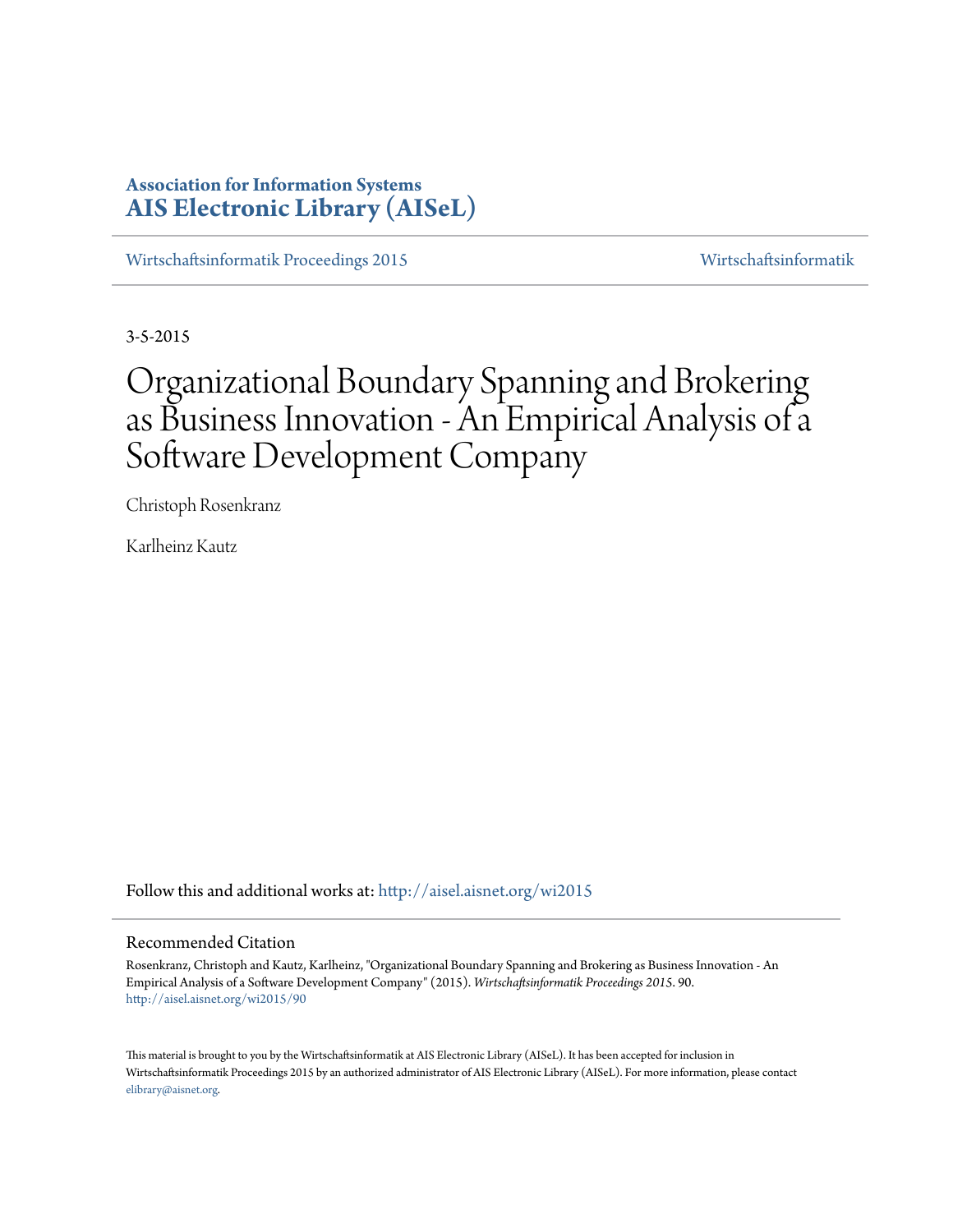# **Organizational Boundary Spanning and Brokering as Business Innovation: An Empirical Analysis of a Software Development Company**

Karlheinz Kautz<sup>1</sup> and Christoph Rosenkranz<sup>2</sup>

<sup>1</sup> University of Wollongong, Wollongong, Australia kautz@uow.edu.au <sup>2</sup> University of Cologne, Cologne, Germany rosenkranz@wiso.uni-koeln.de

**Abstract.** Boundary-crossing individuals, either called "boundary spanners" or "brokers", are important for facilitating knowledge sharing between internal organizational units and between companies and their external environment. While previous literature recommends strategizing and institutionalizing the use of such boundary-crossing individuals, it gives no specific recommendations or guidelines for how to do so. In this paper, we present findings from an extensive field study in a medium-sized software development company. We present the example of a dedicated organizational unit as a business innovation whose members act as both internal knowledge brokers between units and as boundary spanners between the dynamic, flexible environment and the non-flexible, more static world of the company. We analyze how and why this team became a success within the company, but we also show the downsides and problems related to this strategy and approach.

**Keywords:** Boundary Spanning, Brokering, Software Development.

# **1 Introduction**

The dynamics at the knowledge boundaries between diverse occupational groups or communities of practice are an important area of current research [1]. This is especially true for the software industry. For example, it is now recognized that the development of software and information systems (IS) often has mixed outcomes in terms of success, which arises from a variety of technical, social, and political problems in working across knowledge boundaries [e.g., 2-4]. Since the pieces of knowledge that are required for the design of software and IS may reside with different stakeholders [5], knowledge sharing – the process through which knowledge is exchanged among stakeholders [1, 6] becomes a prerequisite for successful software and IS development.

However, the interplay of stakeholders, who work together, share knowledge, and interact across boundaries – activities that in the literature are called "boundary spanning" [7-9] or "brokering" [10, 11] – has not been investigated in much detail [1, 12].

<sup>12&</sup>lt;sup>th</sup> International Conference on Wirtschaftsinformatik,

March 4-6 2015, Osnabrück, Germany

Rosenkranz, C.; Kautz, K. (2015): Organizational Boundary Spanning and Brokering as Business Innovation - An Empirical Analysis of a Software Development Company, in: Thomas. O.; Teuteberg, F. (Hrsg.): Proceedings der 12. Internationalen Tagung Wirtschaftsinformatik (WI 2015), Osnabrück, S. 1343-1359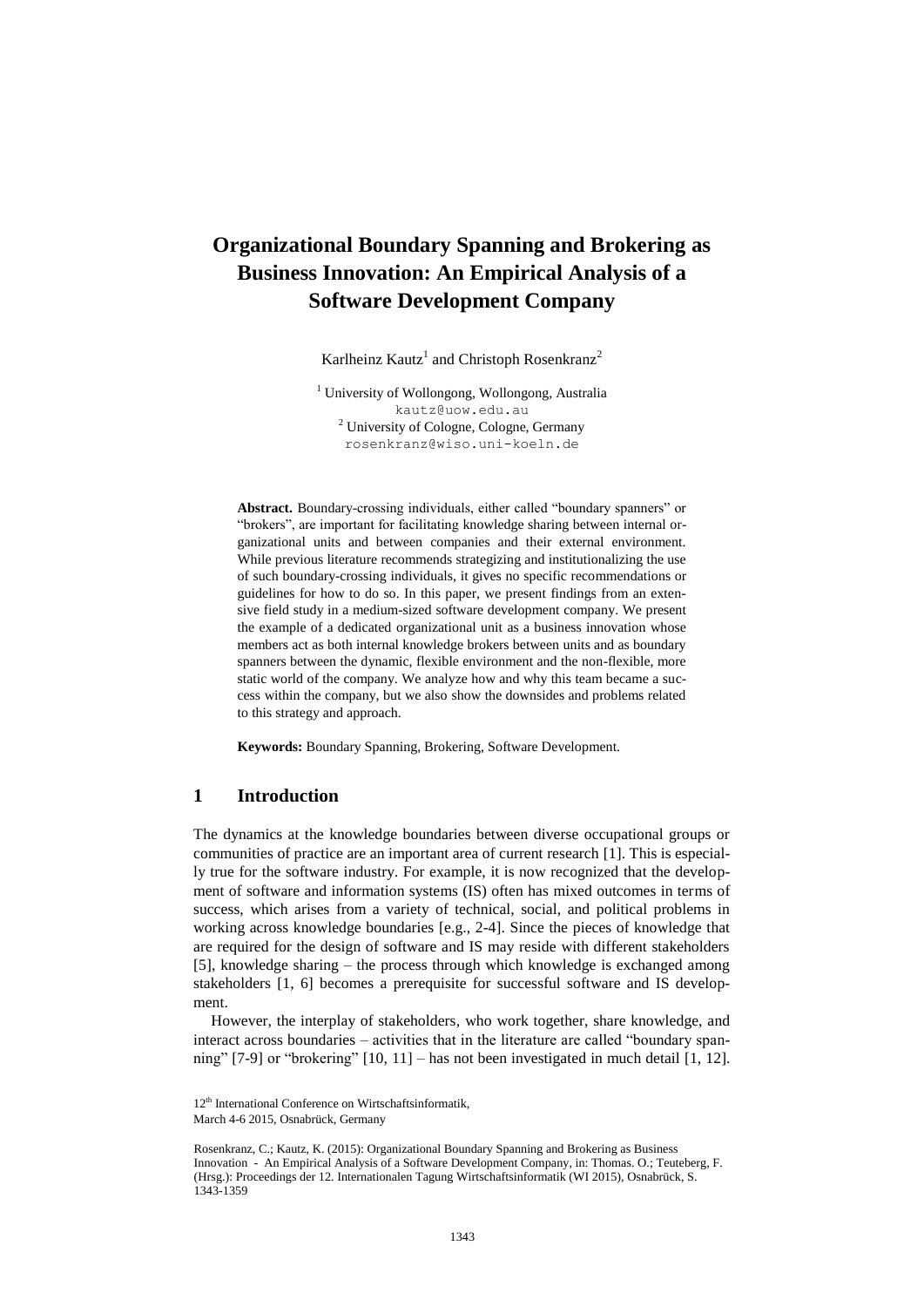We know from previous research on IS development projects that boundary-crossing individuals, either called "boundary spanners" [13, 14] or "brokers" [15] throughout the literature, pursue these activities and are important for facilitating knowledge sharing between departments and units of companies and between team members from different communities of practice. While previous literature recommends that managers should strategize the use of such boundary-crossing individuals, and institutionalize them in ongoing IS development projects, it gives no specific recommendations for this strategizing or for the appropriate choice and organizational structuring of these boundary-crossing individuals [16]. Moreover, teams in IS development projects often are only temporary, while organizations constantly change and evolve. This understanding gives rise to the question why we should only *temporarily* institutionalize boundary-crossing individuals (e.g., just for the duration of an IS development project). Could or should we not institutionalize them more permanently (e.g., as a "task force" or "competence center")? It is critical to better understand the effects, antecedents, and outcome effects of different approaches or strategies that try to leverage boundary-crossing individuals. If we can observe specific patterns, variations, drivers, or effects, this will have important implications for the design of effective approaches and strategies, and for the choice of adequate boundary-crossing individuals for ensuring the building of shared understanding and successful knowledge sharing. In this paper, we report from the results of an extensive field study. We explore the role of institutionalized boundary-crossing individuals within a mediumsized software development company for balancing between stability and flexibility. We present the example of a dedicated organizational unit as a business innovation (i.e., a novel structure and arrangement giving the company an increase in innovation capability and competitiveness) whose members act as both knowledge brokers and boundary spanners between the complex, flexible and agile environment (in the sense of "business agility") and the non-flexible, more static world of the company. We analyze how and why this team became a success within the company, but we also show the expenses and problems coming with this success, which may hinder other companies within a different context to replicate it. Our study has three contributions. First, we use the literature on boundary spanning and knowledge brokering to develop our own conceptual framework. Second, we develop an improved understanding of how boundary-crossing individuals can be institutionalized to provide a balancing mechanism between stability and flexibility. We thus investigate an integrated appearance of both boundary spanning and knowledge brokering, which has not been done to a large extent in the research community. Third, we show that the taken strategy comes at a cost in terms of increasing amounts of time spent for a variety of tasks, increasing the chance of workload overflow.

The remainder of the paper is structured as follows. The next section discusses the related work and theoretical background of our study. We introduce the concepts of boundary spanners and brokers, discuss their relationship to the challenges of software and IS development and frame our research with these concepts. We then present results from the exploratory study of a specialized unit within a software development company and develop an explanation of how this unit engages into boundary spanning and knowledge brokering, balancing flexibility and stability. We summarize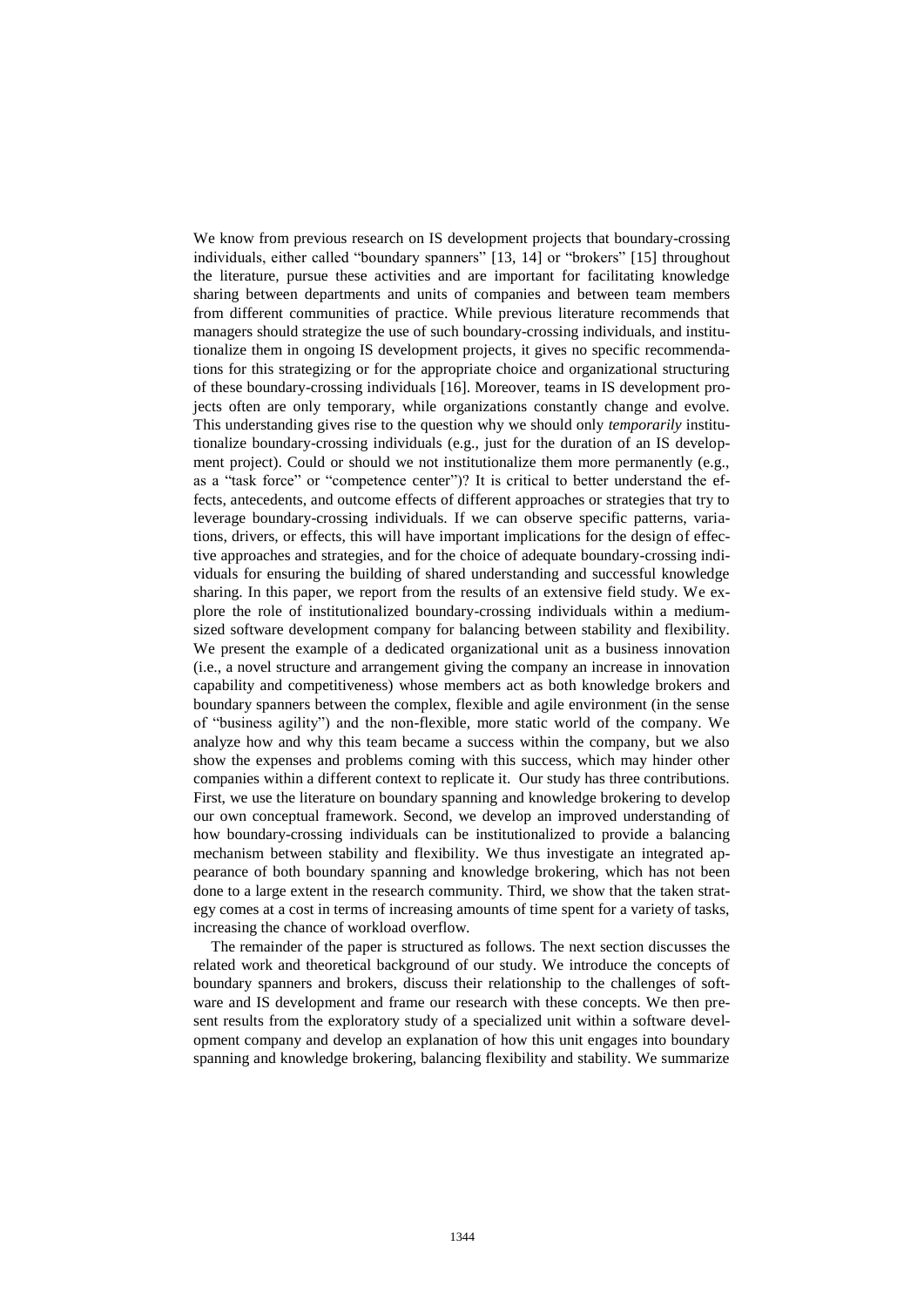and discuss our findings, and conclude with an indication of limitations and an outlook on further research.

# **2 Related Work and Theoretical Background**

Increasingly, IS development and software development take place in dynamic and constantly changing situations and environments [17]. This underscores the demand of IS development and software development companies to also become more flexible and agile [18]. Enterprise or business agility is about the speed with which the organization can respond to customer requests, market dynamics, and emerging technology options, as well as being able to adapt to their environment [19]. Research on environmental turbulence has suggested that one important mechanism to cope with this complexity is boundary spanning, where companies establish boundary-spanning positions to manage interfaces between the organization and its environment [20-22].

### **2.1 Boundary Spanning and Boundary Spanners**

The general topic of boundary spanning has a rich conceptual and empirical history within the organizational learning and social psychology domain [9, 22-25]. Seminal studies in organization theory on research and development projects [20-22] found that communication with the external environment under turbulent environmental conditions is not distributed evenly in teams, but takes place through a limited set of individuals. These boundary-spanning individuals link their subunits to external areas and serve to buffer their more locally oriented colleagues from environmental turbulence. The studies also show that high performing teams facing changing environments had significantly more boundary-spanning individuals than did high performing teams facing stable environments. These b*oundary spanners* are individuals that engage in boundary spanning activities towards other organizational entities than their own. Such individuals act as boundary spanners when they engage in boundary spanning activities [8, 9]. Boundary spanning activities include managing the coordination and knowledge transfer as well as the political maneuvering needed for the information sharing across the borders of an organization [25]. This involves specific *boundary-spanning activities* such as ambassadoring, coordinating, scouting, or guarding. These findings are confirmed by some studies in IS, which examine the role of boundary spanners in IS development projects [e.g., 14, 16].

#### **2.2 Brokering and Brokers**

In contrast to inter- and intra-organizational boundary spanning theories, theories of situated learning in communities of practice [26, 27] explain knowledge sharing within organizations using the term "brokering". *Brokering* refers to activities of individuals that involve facilitating transactions and the sharing of knowledge between communities of practice across knowledge boundaries [15, 28, 29]. It "involves processes of translation, coordination, and alignment between perspectives" [27]. Brokering is especially needed at complex knowledge boundaries [30]. *Brokers* are defined as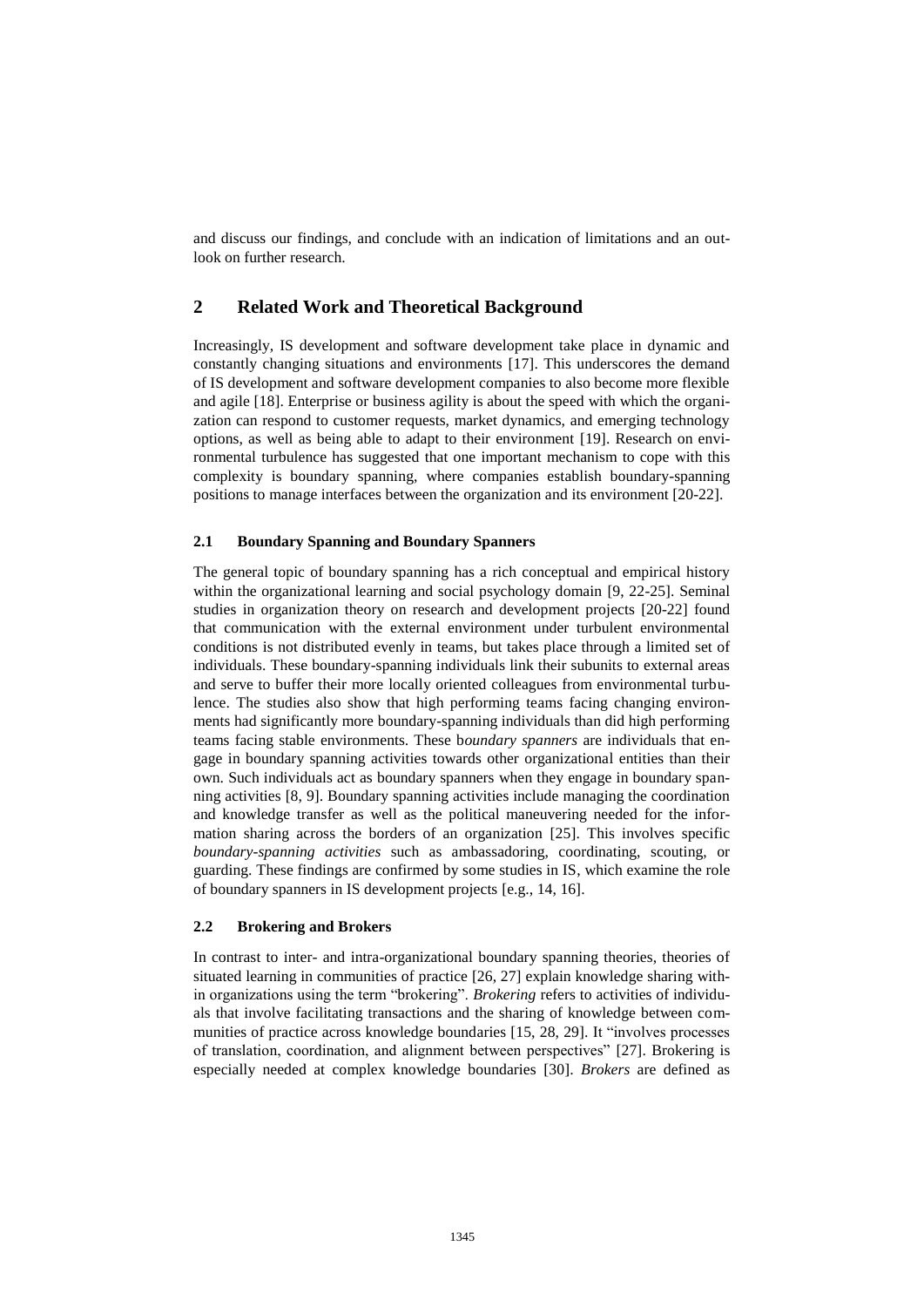individuals, who participate in the work of multiple communities and facilitate knowledge sharing across the communities' boundaries by engaging into brokering [26]. In contrast to boundary spanners, who span the communities' borders from the inside of their communities, brokers may be weakly linked to several communities at once (and full members of none), strategically positioned to facilitate knowledge flow across communities [15, 28]. Brokers engage into specific *brokering practices* [15]. The investigation of brokers during IS development has led to the recognition of necessary skills that project participants need to possess to engage in brokering, and to the identification of role-specific brokering activities for IT professionals such as analysts or developers [e.g., 15].

# **3 Method and Research Design**

Our strategy was to study a real case over a longer time period and in depth to develop an understanding and theoretical explanation of how boundary spanning and brokering enable business agility in the software industry, based on the empirical data collected. Single case studies are well-accepted in IS studies [31] because they allow researchers to develop a deep understanding of the phenomena related to the development of software and IS in their socially embedded and organizational contexts [32]. Our research design is exploratory in nature with the goal of investigating brokering and boundary spanning within IS development. Despite the problems inherent in the subjectivity of case studies, this approach is suitable for gaining new insights in under-researched areas by investigating IS in a real-life context [33]. As our intent was to develop a new understanding, we selected a *revelatory* case, that is, one that provided access to a phenomenon that was previously inaccessible to scientific investigation [31]. In conducting our single case study, we followed established guidelines for longitudinal case study research [33, 34]. As an appropriate case site, we sought an organization that had undergone a transformation towards a more flexible enterprise using agile software development methods. The chosen site was a new software development unit at a medium-sized German software solutions provider. For reasons of confidentiality, we name the firm *SoftCorp*. We consider the selected case site to be revelatory on at least two counts: First, the case organization was arguably successful in implementing more flexible business practices in a dynamic environment. Over the last three years, the number of sold licenses has increased by 80%, and the number of acquired big customers as well as customer satisfaction have steadily risen; the fiscal year 2012 was the most successful in the company history according to the annual report. Second, the transformation efforts from a start-up company to a more stable business span the whole company, that is, transformational decisions affected internal management as well as all operational processes.

The two main methods for data collection were interviews and observation. During a period of 9 months (October 2011 until June 2012), we visited the company three times for one to two days at each visit. During the visits, we conducted open interviews with selected key informants, group interviews, and field observations of activities. We conducted the interviews in German. All interviews, which lasted from 30 to 120 minutes, as well as those company meetings, which we observed, were audio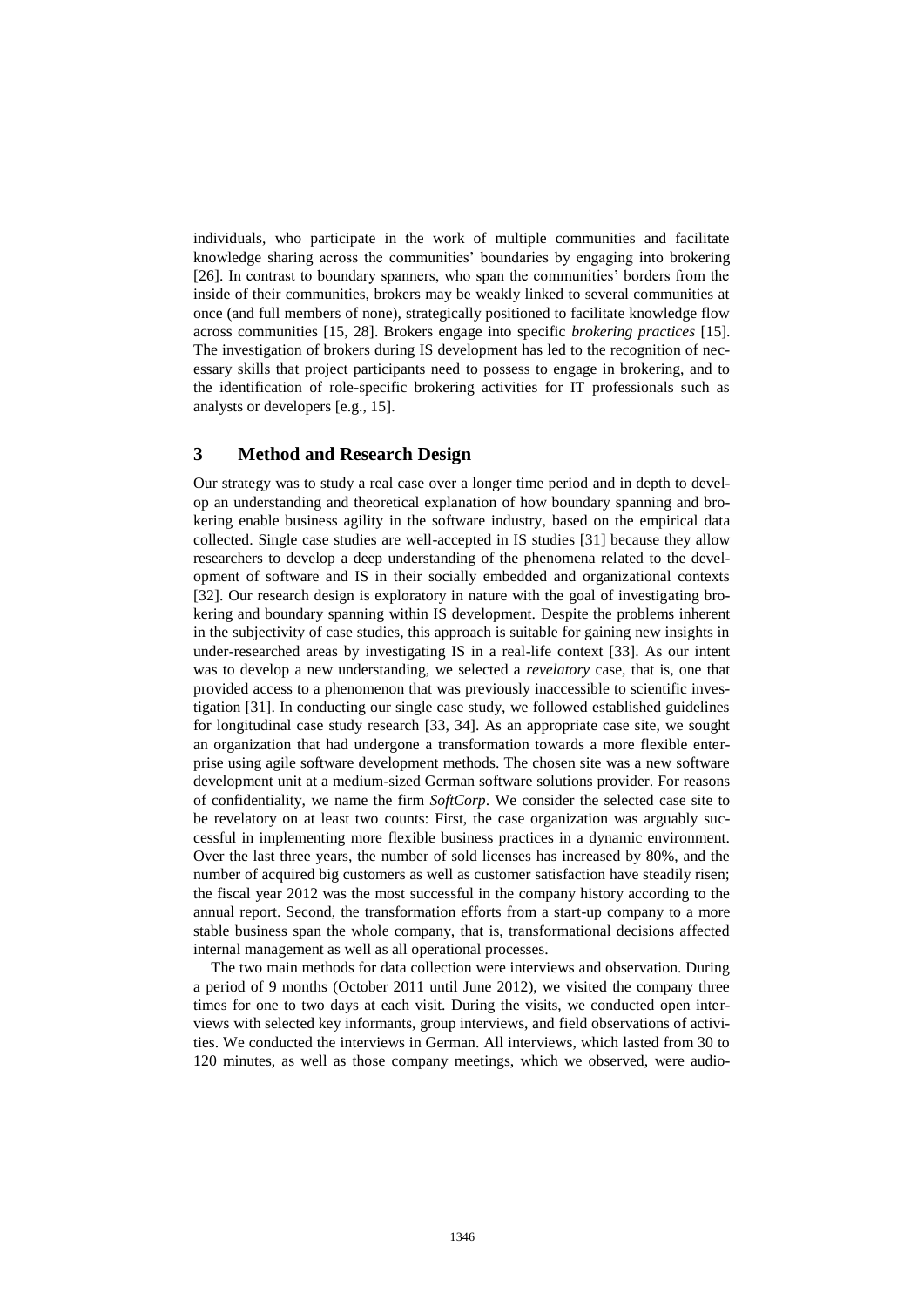recorded and transcribed. (Note: all given quotes in the following sections have been translated by the authors.) In examining our data, we followed a two-stage process of inductive and deductive coding, building upon and adapting the recommendations by Miles and Huberman [34]. Inspired by previous work on boundary spanning [7, 24] and on brokering [15, 29], we searched for evidence of brokering practices and/or boundary spanning activities in relation to business agility. First, both authors scrutinized and coded the data independently of each other. We started with initial seed codes based on (a) boundary spanning activities (see [7, 24]) and (b) brokering practices (see [15, 29]). Each author also added new codes in exploring the data in more detail by coding events and activities that they found important (e.g., several new codes emerged related to "task variety" and "uncertainty/variability in processes"). Afterwards, both authors met in person or discussed their interpretation using e-mail and Skype.

# **4 Case Setting and Analysis**

*SoftCorp* is a German software development company. The business was founded in 1999 and is now a subsidiary company of a larger, exchange-traded IT service provider. SoftCorp employs around 70 staff at its headquarters, with about 90 employees in total and sales offices in several European and US cities. The core product of SoftCorp is a specific software product: a content management system (CMS). The CMS differs from several competitive products in that one of its core features is the pre-generation of content – wherever possible, content is not created dynamically on the Web server at run time, but is instead pre-generated offline on the CMS server. This provides for several benefits as regards resources, scalability, or response time behavior under load. The CMS is used by many companies from many industries all across the world for managing their Internet presences as well as their intranet portals. Professionals from SoftCorp or selected partner companies provide consultancy and project services such as implementation, tailoring, or configuration of the CMS to end customers. The strategy of SoftCorp's managers as regards the CMS is product-driven and not market-driven:

"It is my homework to care for our principles, […] that are such things such as […] the complete firm acts on the maxim or notion that we will not be driven by customer requests. We develop the product following our own vision […] in many areas, in many, many decisions, and for a long number of years, we simply didn't follow the trend on the market, which essentially is determined by Marketing or Sales, but we had our own thoughts about it." (Mike<sup>1</sup>, member of the executive board)

As a result of this strategy, SoftCorp's employees focus on the development of a stable software core that is compatible between release versions. End customers have to run their own development projects, possibly supported by professionals from SoftCorp or partner companies, for customer-specific extensions of the CMS' core features. Such projects can range from simple extensions (so-called "modules") to complex web application projects. Most of the time, these customer-specific exten-

 $\overline{a}$ 

<sup>&</sup>lt;sup>1</sup> All names have been anonymized for reasons of confidentiality.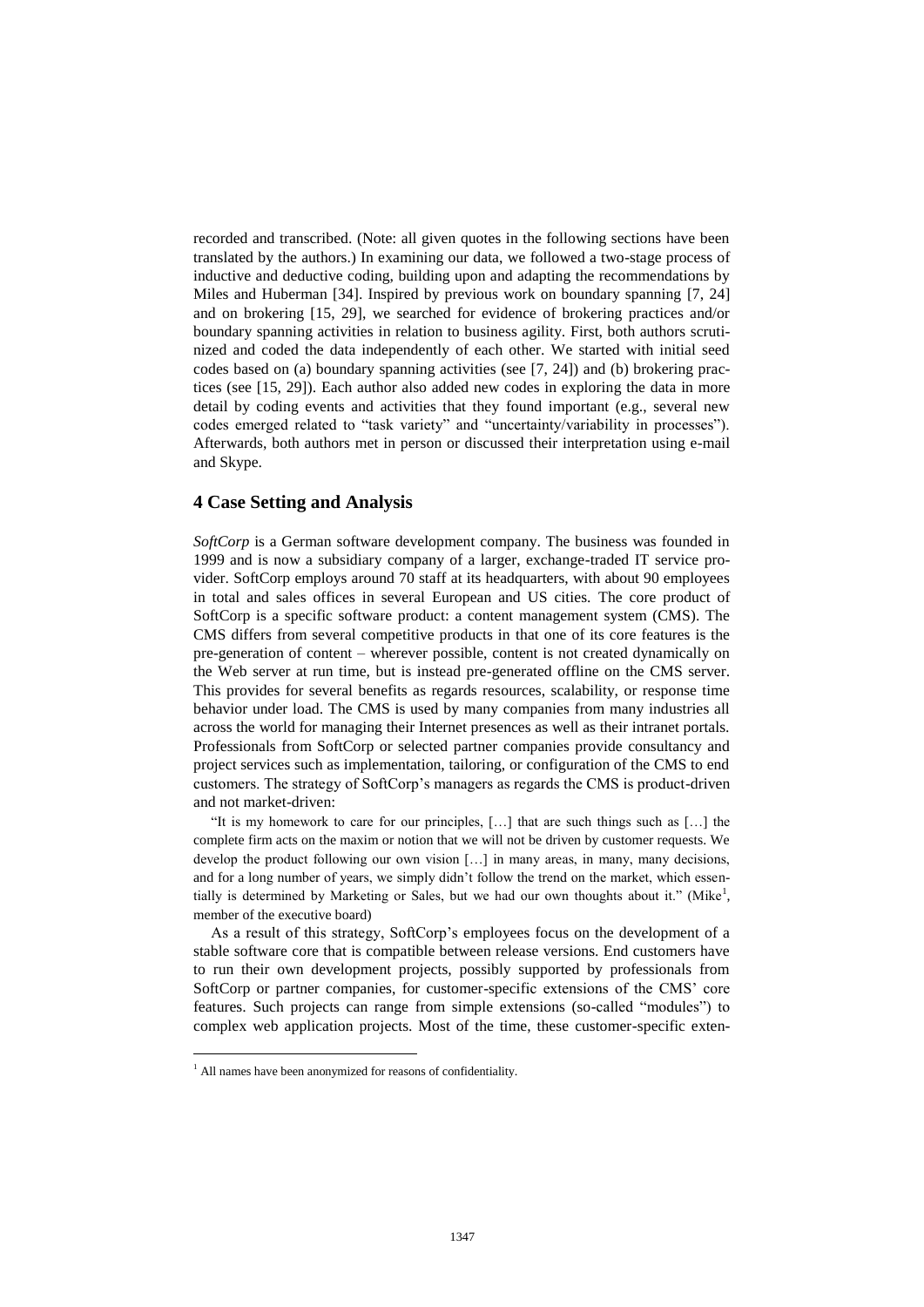sions are later not integrated into the core features of the CMS. Moreover, there are no customer-specific branches or code forks of the CMS:

"[…] another [principle] is not to release customer-specific versions. This is something that customers care a great deal for, […] they have a bug, and then we deliver an upgrade or update that contains x bug fixes. However, what they would like to have is the version they currently run, 'dash'. With only this one bug fix. Naturally, I don't need to tell you this, with 170, 180 customers this frays out into a probably fractal tree. And this then is instantly not controllable [...]." (Mike, member of the executive board)

Selected extensions are later incorporated into the CMS or accepted by SoftCop or partner companies as "official" modules that will be supported in future releases. For example, these modules allow the application of e-mail marketing, the display of website content on mobile devices, or the integration of the CMS with SAP NetWeaver, IBM WebSphere, or Microsoft SharePoint. Management's strategy as regards the CMS – long-term development of a stable core product – also impacts on the company strategy: consulting and project services provided by SoftCorp have been consciously reduced over the last years, aiming to be only provided by partner companies in the near future:

"Yes, to be clear, we definitely are a product company. We aren't a service provider; there are many [companies] that build a content management system on their own and later want to sell their services. […]" (Charles, member of the PM team)

The executive board manages SoftCorp. The so-called *steering board* supports the executive board and is comprised of selected members from the different units and departments. The steering board discusses and caters to many tactical and strategic decisions as regards the products of the company.

#### **4.1 "Stable & Sustainable" versus "Fast & Flexible" Development**

The unit "Research & Development" (21 employees) is responsible for developing and maintaining the CMS as the core product. This is done exclusively by the socalled "core development team" at SoftCorp's headquarter (eight developers plus one manager). Consulting services and support for Internet and intranet projects of end customers are provided by consultants and project managers from the "Professional Services" unit (31 employees).

The core development team continuously develops and advances the CMS as the core asset of SoftCorp. In general, a release cycle takes several months, resulting in a gap between major releases of several years (e.g., version 3 in 2004 and version 4 in 2007). The development process follows a mixture of practices from traditional, plandriven software engineering (e.g., variants of stage-gate models) and modern approaches (e.g., time boxing):

"[…] we actually afford ourselves at the product side a small ivory tower, one can say that, an insular product development unit, many competitors work differently than that. And we actually make a point of doing so, that there exists this kind of wall, although we always adjust its height a little bit. Sometimes it is too high, sometimes it is too low, that is an ongoing process for us, but this wall is intentional and I find its existence a very good thing. […] After long discussions we have then said ok, we decelerate the development, we deliberately slow down in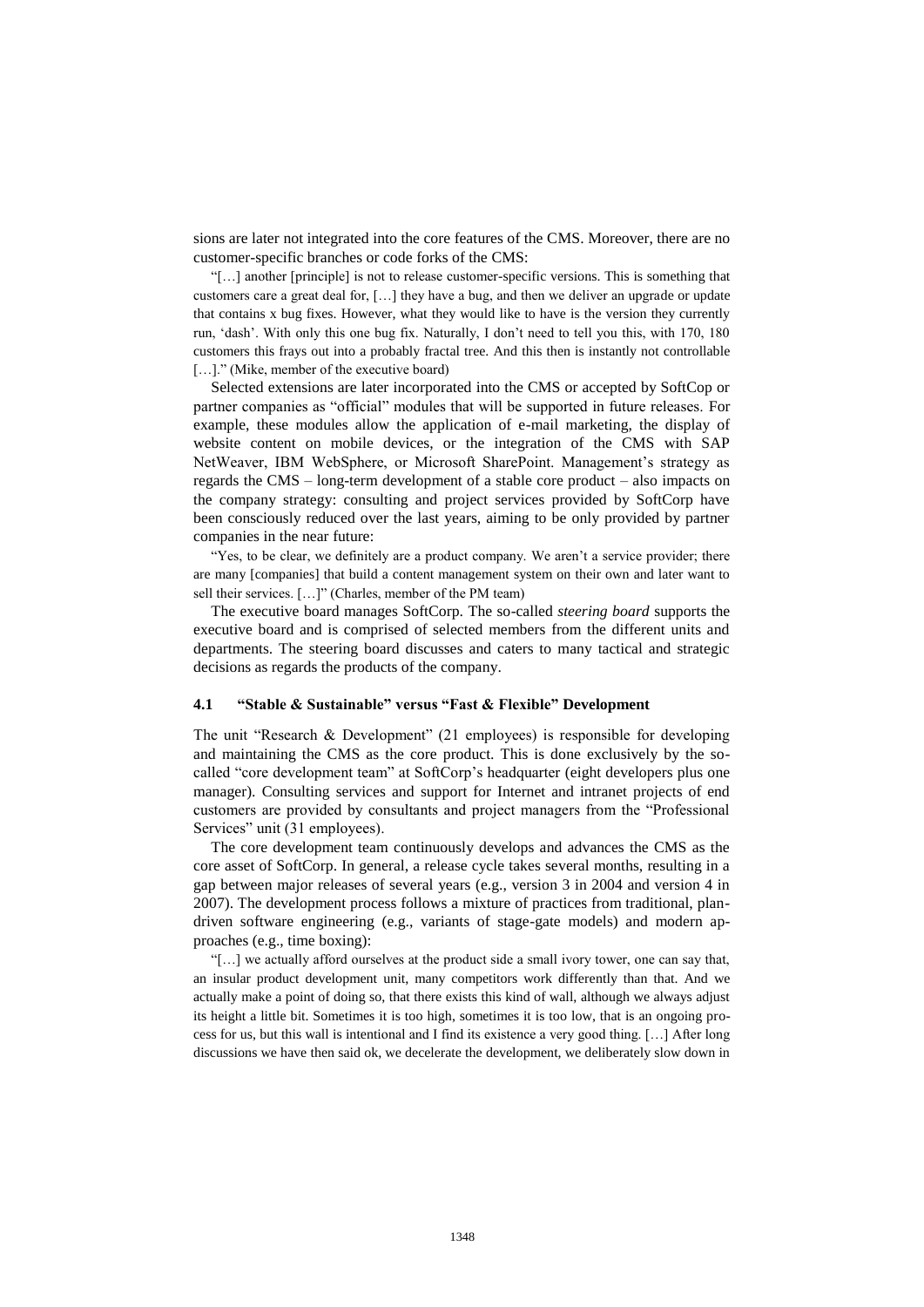order to keep the quality higher, despite the small team, despite that competitors have 3-4 times higher numbers of developers [...] This deceleration has meant that customer satisfaction has increased massively, […] the number of tickets has clearly decreased." (Tom, manager Professional Services)

The strategy to shield the core development team from outside pressure, developing the core product in a stable way, thus results in a kind of "wall" to the environment and to other departments. Since spring 2011, the "product management" subunit (in the following: *PM team*) of the professional services unit provides a second development team (six full-time employees and four apprentices). The PM team is responsible for developing modules for the CMS that address specific non-core features (e.g., video management). The creation of the PM team as a second development unit is explained with a felt need to accelerate the development of modules in order to be able to react faster to end customers' and partners' requests and to internal feature requests:

"The module development team [the PM team] has been primarily brought into being in order to react quickly to requirements that come from the market because our development department simply cannot do that as they have firmly defined the work packages for the next one and a half years. Fundamentally, this is also the reason why we said that an agile approach is better [for us] than a traditional development process." (Charles, member of the PM team)

Thus, a specialization exists as regards software development. While the core development team develops the CMS as a stable core product in a sustainable pace, with a time horizon of years between releases, the PM team develops modules much faster, with a time horizon of months. Not all modules will be later incorporated into the core product; however, this specialization using two distinct development teams allows SoftCorp to react much more quickly to customer demands without having to jeopardize the stability of its core asset. The PM team also employs a more agile approach to software development than the core development team, using a variation of lean software development [35], following 'lean' principles such as "eliminate waste" and Kanban thinking for process management. A physical whiteboard is used as a Kanban board to track the flow of 'work units' belonging to the modules through different work phases. The work units correspond to different development features or tasks. The state of the Kanban board is mirrored within a time-logging and project management tool, with each task (or work unit) corresponding to a digital ticket.

#### **4. 2 A "Jack of All Trades": Task Variety of the PM Team**

However, the PM team is not only responsible for development tasks. In parallel, a variety of other tasks are situated with the team. The Kanban board and the digital tickets are used for tracking and managing these non-development tasks:

"That means the people who develop modules do not do module development exclusively, but there are also other tasks that we have in product management, that also have to be done. So now we have no strict separation between module development team and the actual product management team." (Charles, member of the PM team)

So-called fixed time contingents govern how much time the PM team allocates to specific tasks. These contingents specify how much time is reserved for tasks that are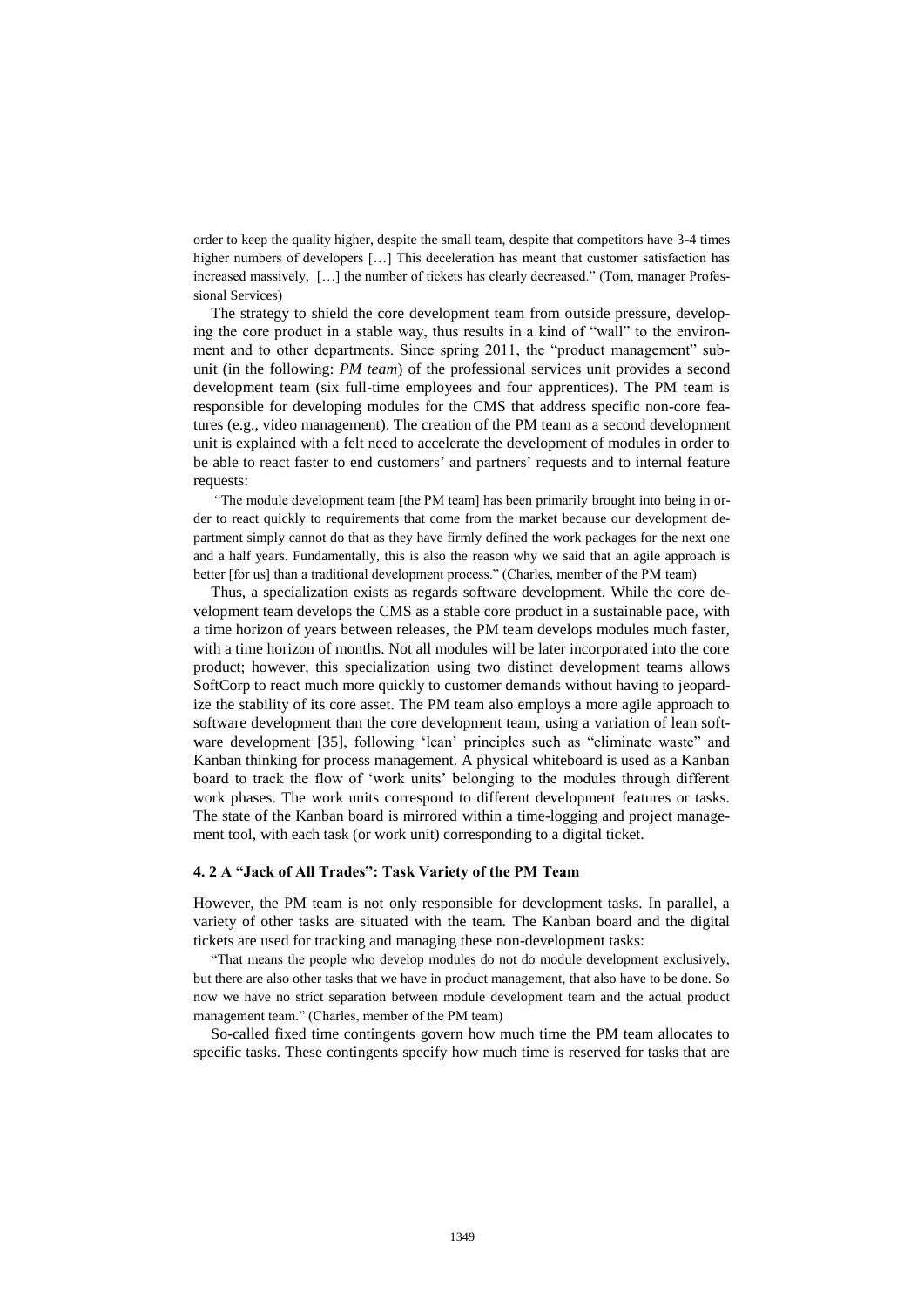not related to module development and that are performed on behalf of other units such as marketing. The actual times spent are more or less regularly entered manually within a time-logging and project management tool by the members of the PM team themselves, which is then used by the PM team's manager for controlling the allocated time for tasks with the actual time spent for tasks. Only one person – the manager of the PM team himself – regularly engages into tasks that are traditionally associated with product management (e.g., scouting the market and planning as well as defining new functionalities). Of course, the other members of the PM team also engage into different product management tasks (e.g., by developing new functionalities in the form of modules for the CMS in a self-organized way), but they also engage into a plethora of other tasks:

"[…] internally, the product management team per se is an all-rounder and 'jack of all trades', and all sorts of people from all sorts of departments stop over all the time and want something to be done or made, have questions, and so forth." (Joe, apprentice in the PM team)

The PM team thus sometimes acts as an internal 'fire-fighter', or indeed a 'jack of all trades', engaging even in consulting activities with end-customer projects: "Or somebody such as Luke, who is something of a 'jack of all trades'. Who can do everything, somehow. And now when I need someone, someone with a strong personality … I don't need a developer, who sits there and looks at the code […] I need someone, who sits there and sometimes gives the developers a piece of one's mind … ." (Sean, consultant Professional Services)

#### **4.3 The PM Team as Brokers and Spanners: "Chief Cook and Dish Washer"**

Because of their diversified tasks, the employees of the PM team all also have detailed knowledge of the core product CMS and its software code. Due to their variety of tasks and their status of the all-rounder, we found that they are central for distributing and brokering diverse kind of knowledges between the different units (e.g., Professional Services consultants, marketing or sales people) as well as for spanning the boundary to partners and end customers in the external environment.

"[…] product management in itself is relatively independent, yes, it is more an organizational thing, to what [other organizational units] it's attached to, but at our firm, product management is just the interface between all departments. Of course, this brings some influence on the roadmap of what will be developed, but the development unit is pretty strongly responsible as well." (Charles, member of the PM team)

Specifically, as regards *boundary spanning activities*, we found that the community work of the PM team presents a very interesting case of boundary spanning, with a mixture of 'coordinating', 'scouting', and 'guarding' activities on behalf of SoftCorp with regard to 'outsiders' such as external partners and end-customers. Meanwhile, the answering of questions that arise out of the community, including solutions to problems, in turn prompts these activities and feeds back to new knowledge for the members of the PM team (e.g., existing issues with the CMS or new ideas for novel functionalities).

"The same applies for PM. Usually, you are not that close to the customer. Even the PM. Paul, who knows his stuff. The whole team. Luke, Charles both work, that means post quite intensively [within the community]. Which, of course, has led to an extreme level of compe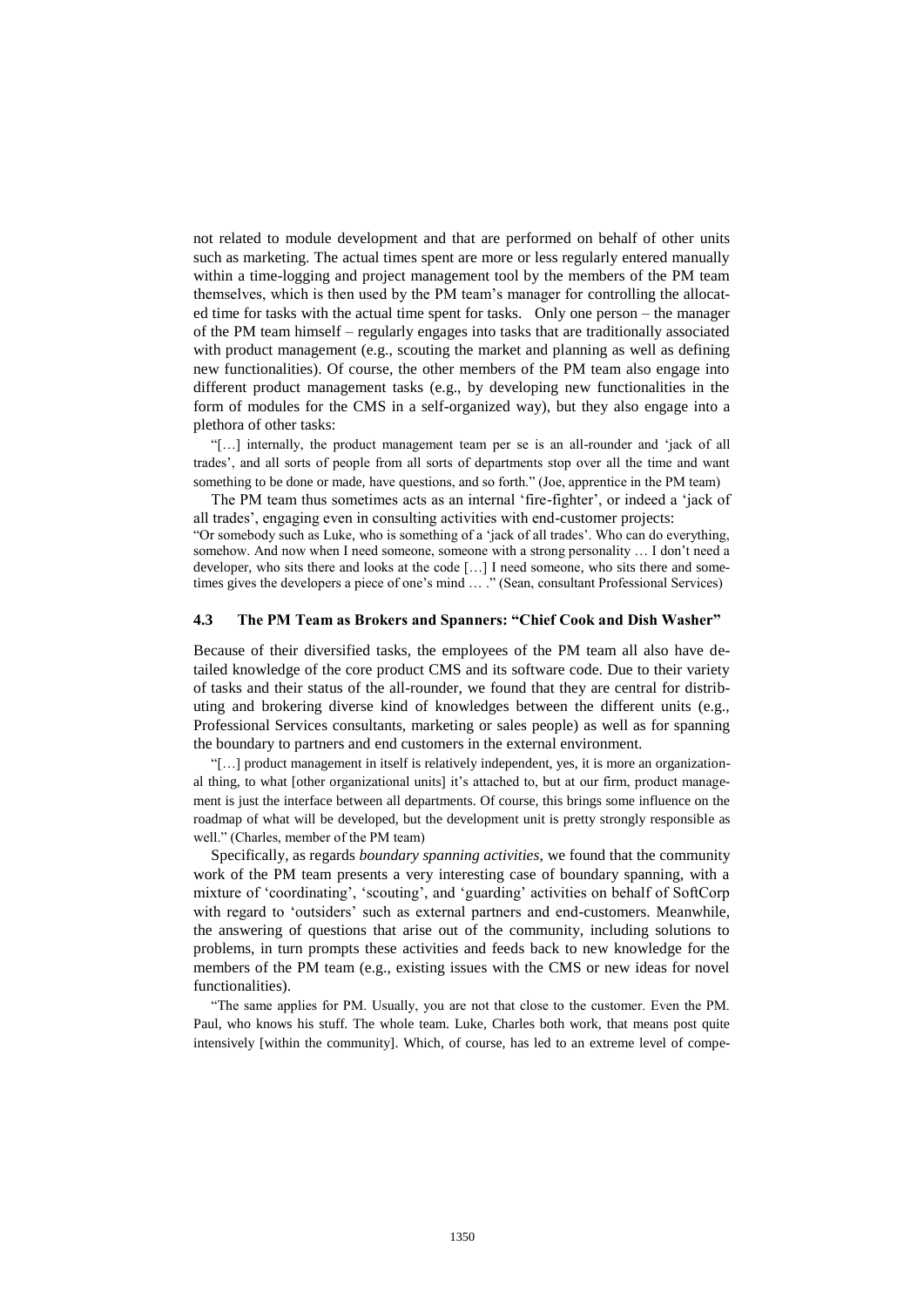tence in total. All [are posting], that is, practically all are carriers of core competency within the company. […]" (Mike, member of the executive board)

The PM team's development task (developing modules for the CMS) also involves frequent instances of 'coordinating' and 'scouting' activities. Similarly, other activities show some degree of direct or indirect boundary spanning (e.g., consulting support in form as stand-by men involves 'scouting'):

"And then we have topics such as that you sometimes visit the partner and talk about the product or project decisions, and explore how you can improve the product so that developers and partners can work in a better way using it." (Luke, member of the PM team) …"Then we do classic product strategy. We integrate a lot. Then we do classic market observations, talk to potential partners […]."(Charles, member of the PM team)

As regards the existence of the role of brokers, exemplary evidence for *brokering practices* that we found within the PM team include 'crossing boundaries' as well as 'translating and interpreting'. During the tasks concerning internal product support and the development of 'show cases', the PM team brokers between the core development team and other departments due to the PM team members' extensive technical knowledge of the CMS; the PM team members also have direct access to members of the core development team, which members from other departments do not have quite so regularly; these tasks involve translating the technical knowledge related to the CMS to business people in marketing and sales.

"[…] we are internally the contact for all departments that have questions regarding the product. So when our presales or our sales have questions in any pitch situations, "Can we do that? How is our position as regards …?" then product management is asked." (Charles, member of the PM team)

During the development of modules for the CMS, the PM team also engages into 'surfacing and challenging assumptions' practice. This includes both technical and organizational perspectives. For example, the PM team actively chose to develop and manage projects differently than the core development team, using lean software development as a new paradigm; during development of modules, they also continuously question the way things are done in the CMS and try to find new architectural solutions (e.g., challenging the 'pre-generation of content' paradigm of the CMS):

"[These research and development activities] were born out of necessity. […] This was not planned. 'The innovator – born out of necessity'  $[\ldots]$ . In such a way, the best discoveries are made, you know. Ok, so from the outside this looks a bit crazy, because actually the core development also is a kind of research and development […]" (Paul, manager PM team)

Similarly, as regards the way of doing things, members of the PM team repeatedly stated that they try to communicate more with members from other departments because they themselves are not satisfied with the way knowledge is distributed within SoftCorp, clearly displaying characteristics of 'translating and interpreting' and 'crossing boundaries' activities:

"For a new module, we always at the outset conduct a corresponding workshop, to which we invite people from sales, from presales, from professional services, to jointly define requirements, at least roughly, or at least the expectations for the module as regards functionality." (Charles, member of the PM team) … "[…] these review meetings, we also conduct them in order to exemplify to others a little bit. Because in reality, we wish us the same from these people. That's one of the reasons why we do this, among other things. […] So that's one reason,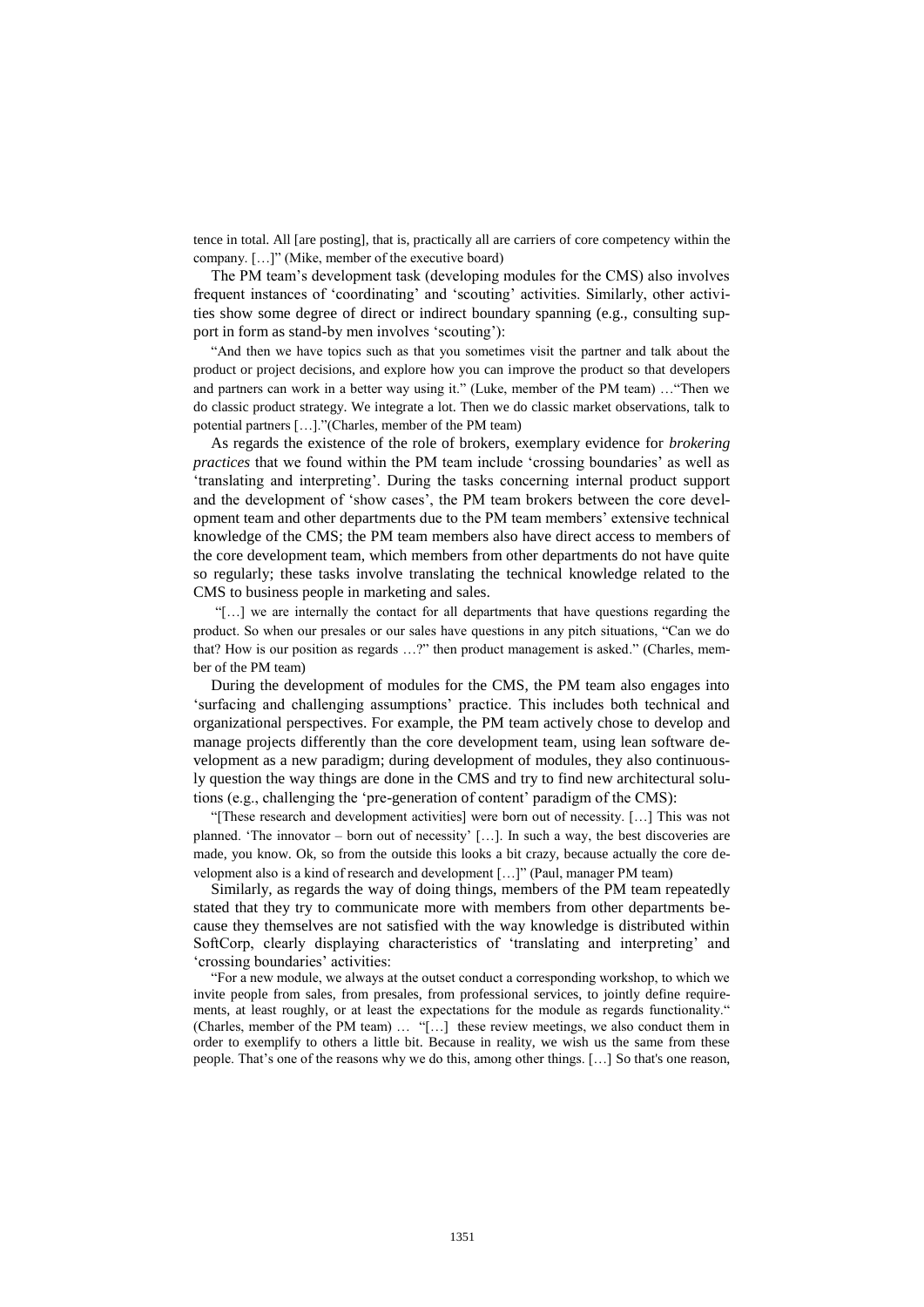because we would like to actually establish this kind of openness and this including of others throughout the company. And we are now the only ones, who do it in this way." (Paul, manager of the PM team)

We did not identify any direct evidence in our data for the use of 'façading' practices by the PM team; however, we cannot rule out that these practices are also employed at times. When looking at how boundary spanning activities and brokering practices are distributed among *individuals* within the PM team, we found that not everybody in the PM team engages to the same degree into brokering practices or boundary spanning activities. For example, one employee with mostly technical knowledge often engages into development and technical tasks, although he still also executes other tasks such as catering to the community; a new employee almost solely is engaged into development tasks:

"Nope, this [doing other tasks such as community support] is more like sporadically. So I do more implementation, sometimes it'll be a calculation part or so, then I attend to something that needs to be executed […] I really push things until they are released […]." (David, member of the PM team) … "[…] I'm really a special case because I just do module development. And I haven't, as I said yesterday, had this first CMS training, yet, that means I'm not doing community support. I don't do internal Intranet things. That said, I've only ever really have my module development stuff to do. […]" (Mark, member of the PM team)

Instead, we found that the other two members of the PM team (Luke and Charles) engage into all kind of tasks. We also label them 'leaders' because only they decide together with the manager what tasks have to be done during daily stand-up meetings, though not who does them, and they explicitly engage into all other tasks:

"[…] And then we have a number of general tasks, which are primarily situated with Luke and me. So, overall product management tasks, communication with the core development, concept creation and blah, blah, blah. For those, we don't have fixed time quotas, fifty percent of our work is reserved for this. […] Luke and I do, so to speak, for fifty percent everything that is visible on the board [the Kanban board] […]" (Charles, member of the PM team) …"We decide what gets into the backlog, but the team itself […] of course, everybody decides for themselves when and what they take from the backlog and which task to select and process [...]. "(Luke, member of the PM team)

We also found evidence that not everybody in the PM team engages into the same brokering practices or boundary spanning activities, or to the same degree; however the activities of the team as a whole map both the description of boundary spanners (external) and brokers (internal). Thus, we suggest to expand the understanding and conceptualization of brokers and boundary spanners to the unit level: the PM team as a unit shows all, but one, practices and activities usually associated with brokers and boundary spanners, although no single individual member of the team engages into all practices or activities.

We regard the role of the PM team as a unit that engages into both, (1) internal brokering practices towards other departments and (2) external boundary spanning activities towards partners and end-customers. The *core development team* is insular and intentionally shielded from outside and inside influences, it only has minimal contact to the environment and to other units, this allows for a stable development of the core product with a sustainable pace. As shown above, we found that the PM team is much more interactive, both with the outside environment and with other units. The team as a whole performs boundary spanning activities and brokering practices.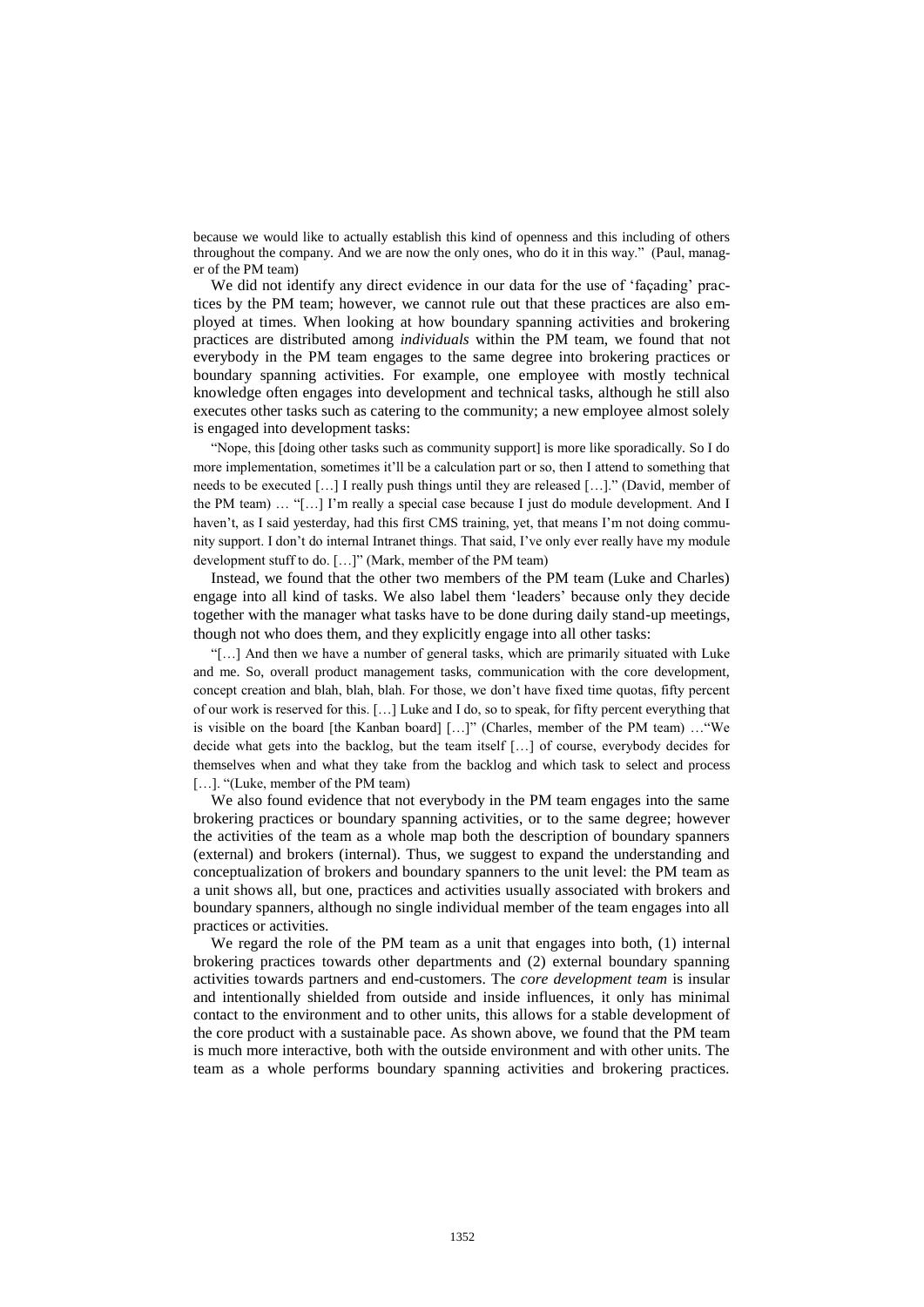Moreover, both are conducted to external partners and customers as well as to other internal units. Thus the PM team is neither only conducting internal brokering nor external boundary spanning; it can best be described as an agglomerate of both, a "branner and spoker".

The steering board is another institutionalized group. While the PM team acts predominantly on the operative level, we found that the steering board operates on a strategic level as regards the general product strategy of SoftCorp. It comprises representatives of all important product-related units, especially both development teams; the managers of Professional Services, the core development team, and the PM team are all members of the steering board. With our focus on the PM team however, we did not further consider the steering board's role as brokers or boundary spanners. The PM team's ability to act as such a bridging unit crucially depends on the different and complementary skills of its members. Reportedly, the PM team has been implemented bearing in mind the special skills of its members to fulfill this crucial position within the company:

"[...] When we founded product management, I thought about whom to take for staffing. [...] So, then we thought about whom to take? The all-purpose weapons, I say now so somewhat militaristic, were exactly the right ones. [...] [Charles] is used to this kind of work; he absolutely quickly familiarizes himself with new areas of knowledge. He absolutely is a carrier of know-how and a great asset who superbly fits into the team and into this area […] The same with Luke [...]." (Tom, manager Professional Services)

#### **4.4 Benefits and Costs of the "Branner and Spoker" Unit**

The implementation of a "brannering and spokering" unit such as the PM team clearly has several positive effects for SoftCorp as a whole, besides the original reason for creating the unit to be able to react more quickly to changes in the environment). For example, having a team of dedicated carriers of broad amounts of know-how and knowledge clearly pays off for SoftCorp in terms of internal brokering:

"[…] now if new issues come in, then you quickly cannot stay on track anymore, and therefore it makes sense to have generalists […] this is more effective." (Luke, member of the PM team)

This approach, having skilled employees with a variety of tasks and resulting broad knowledge as a dedicated unit, allows externally to improve customer satisfaction quality with boundary spanning and internally to broker knowledge to various other units:

"PM team and core development team do postings [in the community], with photos, or at least by name, yes. That was great with customers. The quality is great. […] If somebody from the core development team answers you, that something works or doesn't work this way, then you have a definite answer. How cool is that for the customer? […]" (Mike, member of the executive board) … "We, I think, differ quite starkly now from how it is done in the core development team. […] As we notice how it works in projects, what we manufacture, and because we notice what issues arise, we have, I think, a very good, broad overview. And I think that's important for the team and for the company. Previously, we didn't have that department. And we had very big problems because, yes, because this knowledge was not focused at one single point, so to speak. [...] This dichotomy, that we do both support issues and development issues,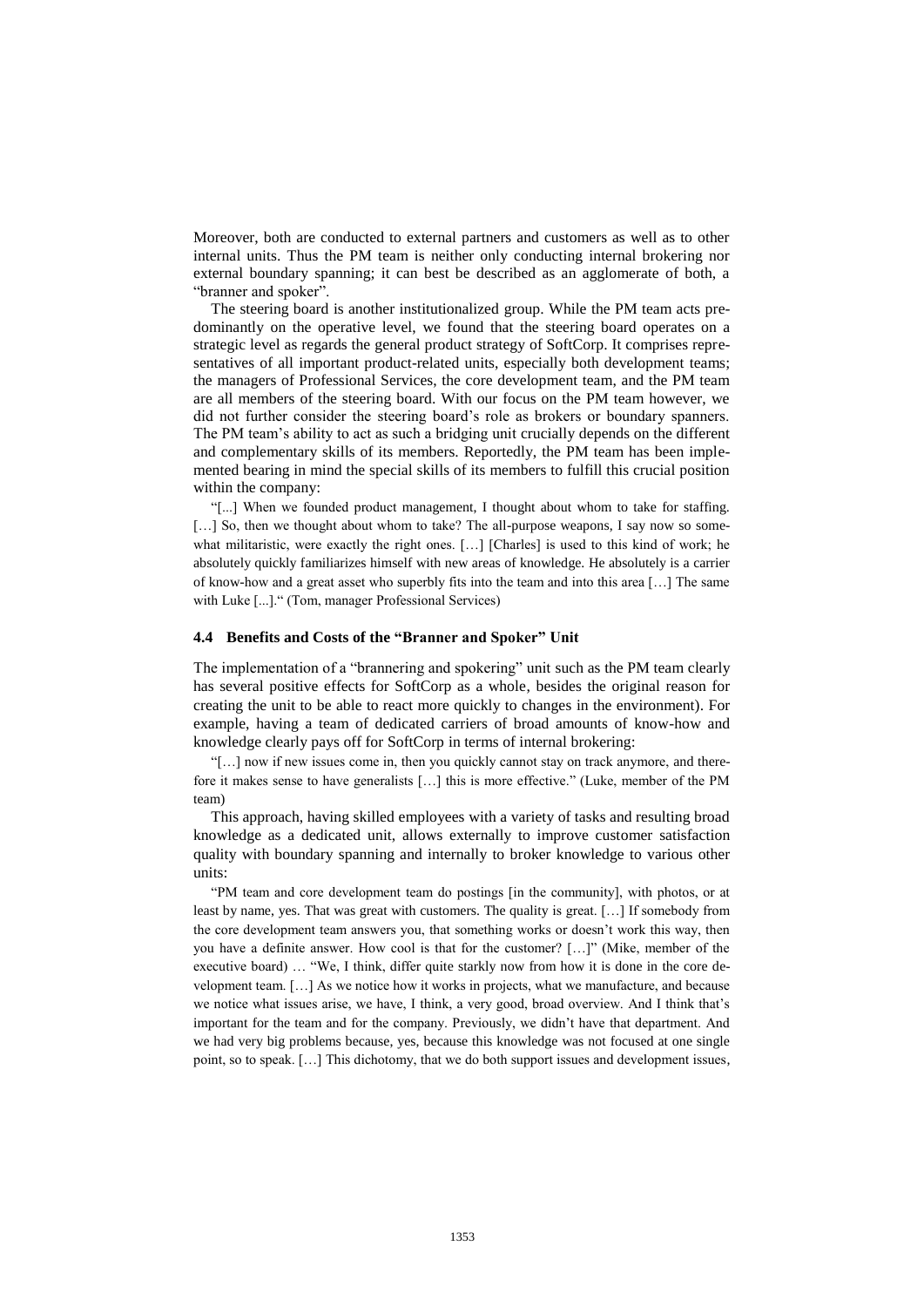

**Fig. 1.** The PM teams' role in SoftCorp

of course, has always pros and cons, like everything in life. I believe that this division contributes very strongly to the fact that we can develop a good, broad knowledge and a good view of the company and for the product itself and for the market as such, yes. If we would only have a development department, which really now just codes and does nothing else, then you always have the danger that the vision is lost a bit." (Paul, manager of the PM team)

However, these benefits come at a cost. While it helps to accumulate knowledge in diverse fields, the variety of different units that want to contact the PM team sometimes leads to overload as regards the capacity of the PM team to handle all tasks and requests. Thus, a fundamental problem for enhancing the efficiency of the PM team is the variety of the tasks that are executed by the team besides developing modules. Each task domain is a business process in itself, with separate input, output, and flow, which basically are completely different as regards their characteristics (e.g., developing modules is different from developing showcases or from catering to the community), and demand for each task is independent from demand for the other tasks.

"[…] The disadvantage is, of course, that all come running to us and always want to know something, yes, of course, this is the flip side of the coin. You somehow have to steer this into regulated channels or defend yourself in a sufficiently pushy way, as the case may be [laughs]." (Paul, manager of the PM team)

This task variety, with different goals, in turn also leads to more variability and uncertainty in the development process and in all other tasks respectively. This becomes apparent when looking at how the PM team organizes its work: using one global Kanban board with the same activities for all tasks, even if every task is in fact a separate process. For example, sometimes the prioritization of other tasks such as the building of show cases or the use of PM team members as stand-by men leads to bottlenecks and cases where the development of modules is on hold because developers are missing.

"[…] Yes, all right. And Luke was now, I would say; the last resort because he actually works in PM and actually has other tasks, but the other expert we wanted to have, first, he was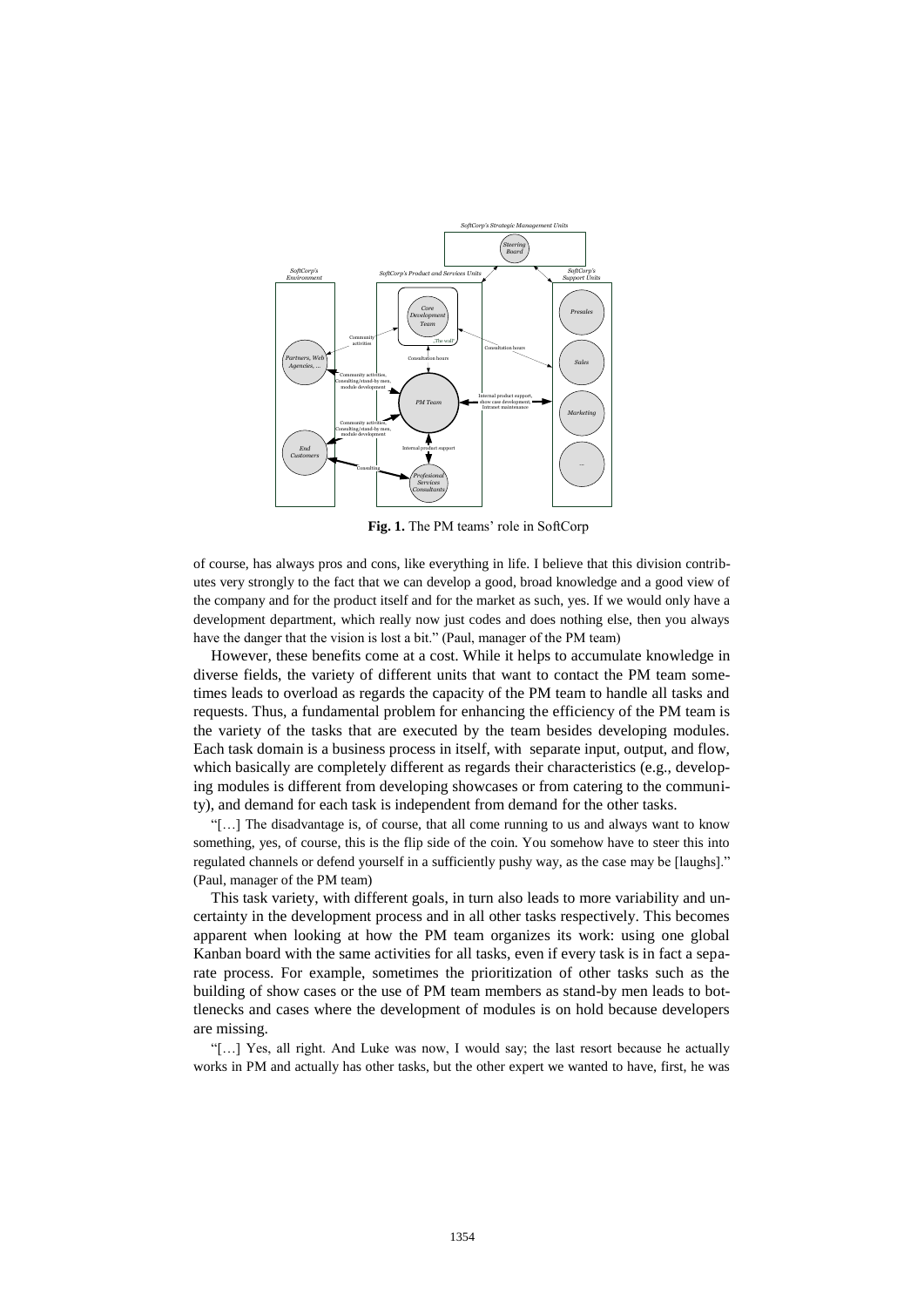on vacation and second, he also is a highly sought-after person with use here in the house." (Sean, consultant Professional Services) … "[…] So we have to cut somewhere, consequentially […] which can mean that before CeBIT, we hardly do any module development, so we can a little bit absorb this, internally, so almost no module development, but show cases, and accordingly vice versa, after CeBIT." (Charles, member of the PM team)

The role of the PM team is summarized in Fig. 1. The PM team as a unit engages into internal brokering practices towards other departments and external boundary spanning activities towards partners and end-customers. Table 1 summarizes the upsides and downsides of this approach taken by SoftCorp.

**Table 1.** Benefits and Costs of SoftCorp's Implementation of the PM Team

| Pros & Cons     | Description                                                                                                                                                                                                                                                                                                                                                                                                                   |
|-----------------|-------------------------------------------------------------------------------------------------------------------------------------------------------------------------------------------------------------------------------------------------------------------------------------------------------------------------------------------------------------------------------------------------------------------------------|
| <b>Benefits</b> | • Quick, agile development of modules using lean development (Kanban)<br>coupled with stable development of core product with a long-term vision.<br>• Create business agility and react fast to changes in the environment.<br>Acquire broad knowledge from a wide variety of tasks.<br>• Broker knowledge between other internal units and core developers.<br>• Span boundary towards external end-customers and partners. |
| Costs           | • Variety of tasks leads to uncertainty and variability in the processes.<br>Uncertainty and variability in the processes lead to bottleneck and waste.<br>• Variety of tasks clashes with lean management approach.                                                                                                                                                                                                          |

# **5 Discussion and Conclusion**

The PM team incorporates aspects of both an external boundary spanner and an internal knowledge broker. The team's ability to act as a bridging unit depends on the different and complementary skills of its members that allow the unit as a whole to fulfill the variety of tasks and to act as a mediating and moderating unit. This is consistent with previous findings that link successful boundary spanning to team diversity [e.g., 36, 37]. In addition, we found that the same holds for the brokering practices of the PM team. More precisely, the diversity and variety of tasks processed by the PM team enable it to acquire a broad body of knowledge concerning all areas of the company. We found that this allows the members of the PM team to fulfill their crucial role of acting both as a boundary spanning and a brokering unit. On the one hand, this helps with keeping the core development team isolated in order to develop the CMS in a stable, slow-paced way. On the other hand, this allows SoftCorp to react quickly to changes in the environment. This dual strategy of "stable core product" vs. "fast modules" enables SoftCorp to implement business agility as a basis for their success. While the literature provides evidence for boundary spanning and brokering as two separate sets of activities, which are performed by individuals [e.g., 11, 14, 15, 38- 40], we extent, based on our case, the common body of knowledge and establish that these activities beyond the individual level also take place in an integrated manner on the unit level.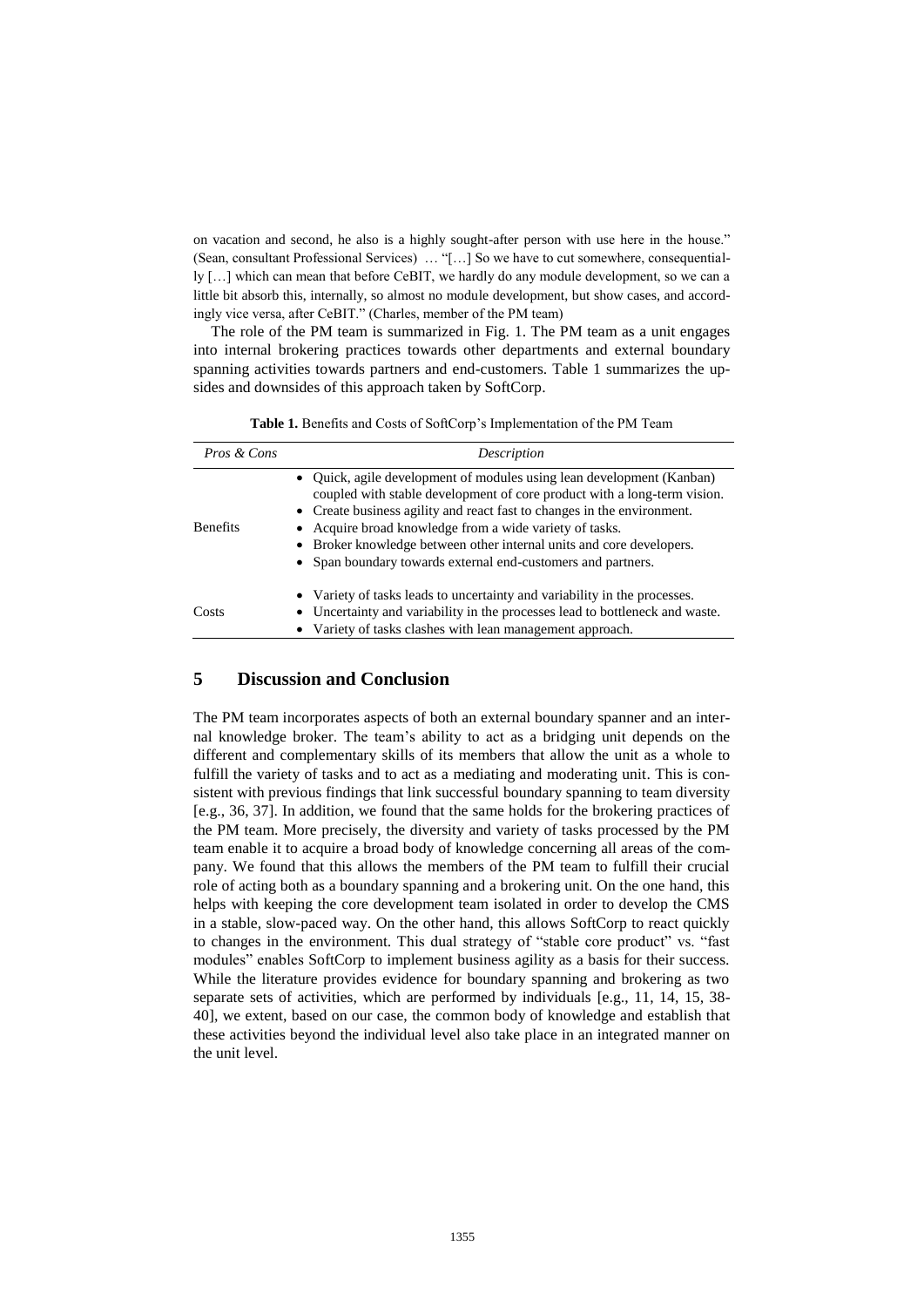Although the individuals are important, it is the *institutionalized unit as a whole,* which makes the difference in our case organization. As such, we provide the ground for a hybrid theory of institutionalized brokering and spanning. Having a dedicated unit, with members with complimentary skill sets and knowledge sets that can act as a "knowledge reservoir" in order to be able to span or broker is a promising strategy for other companies, which also want to balance stability and flexibility to achieve business agility. Our findings indicate that the antecedent conditions for this are to have (a) individuals with skills and competence necessary for brokering and boundary spanning and (b) a variety of tasks that are necessary to develop broad knowledge.

However, the institutionalized role of such a "brannering and spokering" unit is not for free and comes with a cost. This is mostly observable in terms of the high uncertainty and variability in the PM team's business processes, which leads to bottlenecks and stand-stills in the software development process. It is also somewhat in conflict with the lean management approach taken for software development by the PM team, which usually has the ultimate goal of eliminating bottlenecks and eliminating waste [35].

Thus, we observe a trade-off: On the one hand, the wide diversity and variety of tasks allows the members of the team to acquire the skill set and the broad knowledge for both internal knowledge brokering and external boundary spanning; without the tasks, the team would not interface as frequent or as much with other units and with customers or partners. On the other hand, the same variety leads to amplified variability and a resulting increased chance for disruptions in the workflow of the PM team. The task variety leads to coordination problems, for example, visible in the necessity to assign time contingents to tasks or in the fact that it takes quite a while to develop a module for a team working in an agile way. Even though process variation may be related to performance gains or even to organizational survival in dynamic, competitive environments where flexibility is important [41], too much emphasis on too many tasks at once may lead to increases in variability and bottlenecks in the process flow [42], and thus, in turn, may compromise the intended strategy to use the team to be able to react more quickly and flexible to changes in the environment [41, 43].

Our findings may help other companies to decide whether having an institutionalized "brannering and spokering" unit is worthwhile in their situation or not in order to create business agility. However, we must also advise caution. We investigated one single case in depth and it may not be prudent to generalize beyond this individual case setting. Another limitation of our study is that we focused on boundary spanning and brokering from the start and did not employ other lenses for scrutinizing our data; neither did we investigate the role of "boundary objects" [e.g., 13, 44-46] such as the community tool, or the role of different "technology frames" [e.g., 47, 48] surrounding the various units, which surely have a role to play in this setting as well.

## **References**

1. Argote, L., Miron-Spektor, E.: Organizational Learning: From Experience to Knowledge. Organization Science 22, 1123-1137 (2011)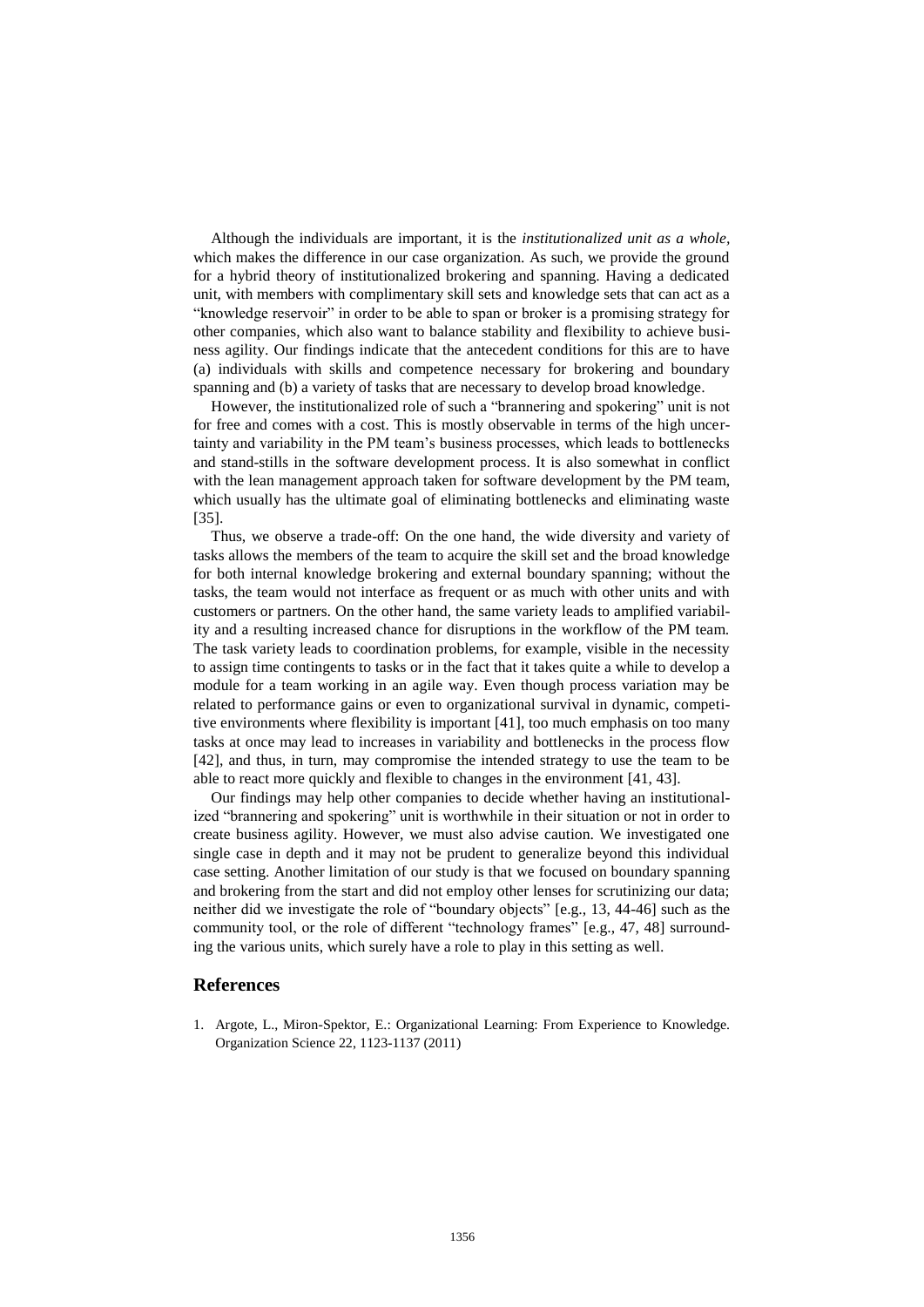- 2. Doolin, B., McLeod, L.: Sociomateriality and boundary objects in information systems development. European Journal of Information Systems 21, 570-586 (2012)
- 3. Hussain, Z.I., Cornelius, N.: The use of domination and legitimation in information systems implementation. Information Systems Journal 19, 197-224 (2009)
- 4. Pee, L.G., Kankanhalli, A., Kim, H.-W.: Knowledge Sharing in Information Systems Development: A Social Interdependence Perspective. Journal of the Association for Information Systems 11, (2010)
- 5. Cabrera, A., Cabrera, E.F.: Knowledge-Sharing Dilemmas. Organization Studies 23, 687- 710 (2002)
- 6. Argote, L., McEvily, B., Reagans, R.: Managing knowledge in organizations: An integrative framework and review of emerging themes. Management science 49, 571-582 (2003)
- 7. Ancona, D.G., Caldwell, D.F.: Beyond boundary spanning: Managing external dependence in product development teams. The Journal of High Technology Management Research 1, 119-135 (1990)
- 8. Leifer, R., Delbecq, A.: Organizational/environmental interchange: A model of boundary spanning activity. Academy of Management Review 3, 40-50 (1978)
- 9. Aldrich, H., Herker, D.: Boundary spanning roles and organization structure. Academy of Management Review 2, 217-230 (1977)
- 10. Hargadon, A.B.: Brokering knowledge: Linking learning and innovation. Research in Organizational Behavior 24, 41-85 (2002)
- 11. Hargadon, A., Sutton, R.I.: Technology Brokering and Innovation in a Product Development Firm. Administrative Science Quarterly 42, 716-749 (1997)
- 12. Kimble, C., Grenier, C., Goglio-Primard, K.: Innovation and knowledge sharing across professional boundaries: Political interplay between boundary objects and brokers. International Journal of Information Management 30, 437-444 (2010)
- 13. Levina, N.: Collaborating on Multiparty Information Systems Development Projects: A Collective Reflection-in-Action View. Information Systems Research 16, 109-130 (2005)
- 14. Levina, N., Vaast, E.: The emergence of boundary spanning competence in practice: implications for implementation and use of information systems. MIS Quarterly 29, 335- 363 (2005)
- 15. Pawlowski, S., Robey, D.: Bridging User Organizations: Knowledge Brokering and the Work of Information Technology Professionals. MIS Quarterly 28, 645-672 (2004)
- 16. Gopal, A., Gosain, S.: The Role of Organizational Controls and Boundary Spanning in Software Development Outsourcing: Implications for Project Performance. Information Systems Research 20, 1-23 (2009)
- 17. Sommerville, I., Cliff, D., Calinescu, R., Keen, J., Kelly, T., Kwiatkowska, M., Mcdermid, J., Paige, R.: Large-scale complex IT systems. Communications of the ACM 55, 71-77 (2012)
- 18. Overby, E., Bharadwaj, A., Sambamurthy, V.: Enterprise agility and the enabling role of information technology. European Journal of Information Systems 15, 120-131 (2006)
- 19. Mathiassen, L., Pries-Heje, J.: Business agility and diffusion of information technology. European Journal of Information Systems 15, 116-119 (2006)
- 20. Daft, R.L., Lengel, R.H.: Organizational information requirements, media richness and structural design. Management Science 32, 554-571 (1986)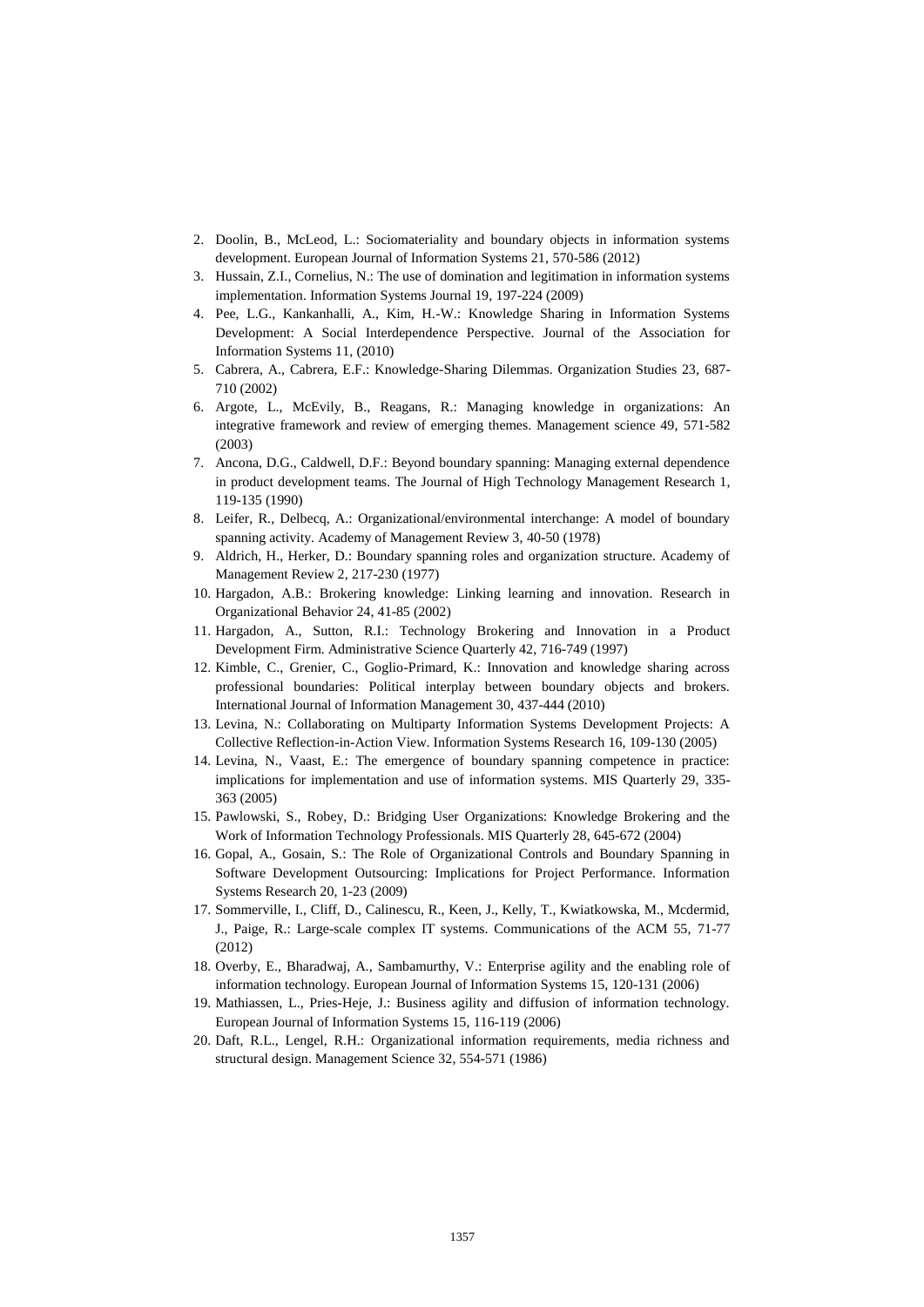- 21. Tushman, M.L.: Work Characteristics and Subunit Communication Structure: A Contingency Analysis. Administrative Science Quarterly 24, 82-98 (1979)
- 22. Tushman, M.L.: Special Boundary Roles in the Innovation Process. Administrative Science Quarterly 22, 587-605 (1977)
- 23. Marrone, J.A.: Team Boundary Spanning: A Multilevel Review of Past Research and Proposals for the Future. Journal of Management 36, 911 (2010)
- 24. Ancona, D.G., Caldwell, D.F.: Demography and Design: Predictors of New Product Team Performance. Organization Science 3, 321-341 (1992)
- 25. Ancona, D.G., Caldwell, D.F.: Rethinking team composition from the outside in. Research on managing groups' and teams' composition 1, 21-37 (1998)
- 26. Brown, J.S., Duguid, P.: Organizational Learning and Communities-of-Practice: Toward a Unified View of Working, Learning, and Innovation. Organization Science 2, 40-57 (1991)
- 27. Wenger, E.: Communities of Practice: Learning, Meaning, and Identity. Cambridge Uni. Press (1998)
- 28. Fleming, L., Waguespack, D.M.: Brokerage, boundary spanning, and leadership in open innovation communities. Organization Science 18, 165-180 (2007)
- 29. Pawlowski, S.D., Robey, D., Raven, A.: Supporting shared information systems: boundary objects, communities, and brokering. In: ICIS 2000 Proceeding, pp. 329-338. (Year)
- 30. Carlile, P.R.: Transferring, translating, and transforming: An integrative framework for managing knowledge across boundaries. Organization Science 15, 555-568 (2004)
- 31. Dubé, L., Paré, G.: Rigor in Information Systems Positivist Case Research: Current Practices, Trends, and Recommendations. MIS Quarterly 27, 597-635 (2003)
- 32. Orlikowski, W.J., Iacono, C.S.: Research commentary: desperately seeking the"IT" in IT research: A call to theorizing the IT artifact. Information Systems Research 12, 121-134 (2001)
- 33. Yin, R.K.: Case Study Research: Design and Methods. SAGE Publications, Thousand Oaks, CA, USA et al. (2003)
- 34. Miles, M.B., Huberman, A.M.: Qualitative Data Analysis: A Sourcebook of New Methods. Sage, Beverly Hills, CA, USA (1994)
- 35. Poppendieck, M., Poppendieck, T.: Lean Software Development: An Agile Toolkit. Addison-Wesley Longman, Amsterdam (2003)
- 36. Drach-Zahavy, A.: Interorganizational teams as boundary spanners: The role of team diversity, boundedness, and extrateam links. European Journal of Work and Organizational Psychology 19, (2010)
- 37. Joshi, A., Pandey, N., Han, G.H.: Bracketing team boundary spanning: An examination of task-based, team-level, and contextual antecedents. Journal of Organizational Behavior 30, 731-759 (2009)
- 38. Tortoriello, M., Reagans, R., McEvily, B.: Bridging the Knowledge Gap: The Influence of Strong Ties, Network Cohesion, and Network Range on the Transfer of Knowledge Between Organizational Units. Organization Science published online before print (2011)
- 39. Mahnke, V., Wareham, J., Bjørn-Andersen, N.: Offshore middlemen: transnational intermediation in technology sourcing. Journal of Information Technology (Palgrave Macmillan) 23, 18-30 (2008)